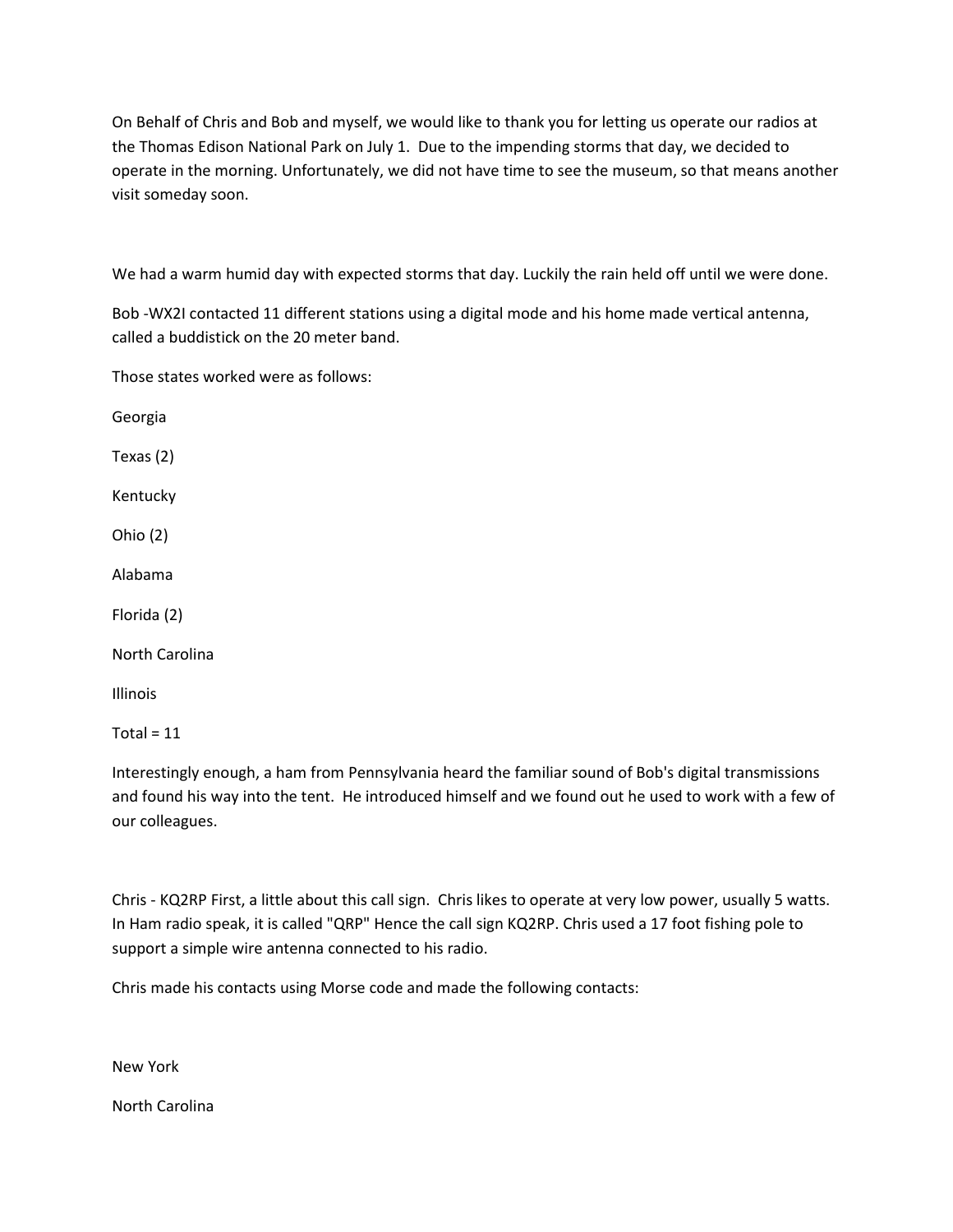New Hampshire

Ohio (2)

Michigan (2)

ONTARIO (2)

Wisconsin (3)

Texas (2)

Kentucky (2)

Illinois (3)

Massachusetts

Minnesota

Georgia

Nebraska

Florida

Missouri (2)

Indiana

Kansas

Total =  $28$ 

Lou - K2AN

contacted 12 different stations using 20 and 40 m Phone

Those states worked were as follows:

Wisconsin (2)

North Carolina (5)

Canada